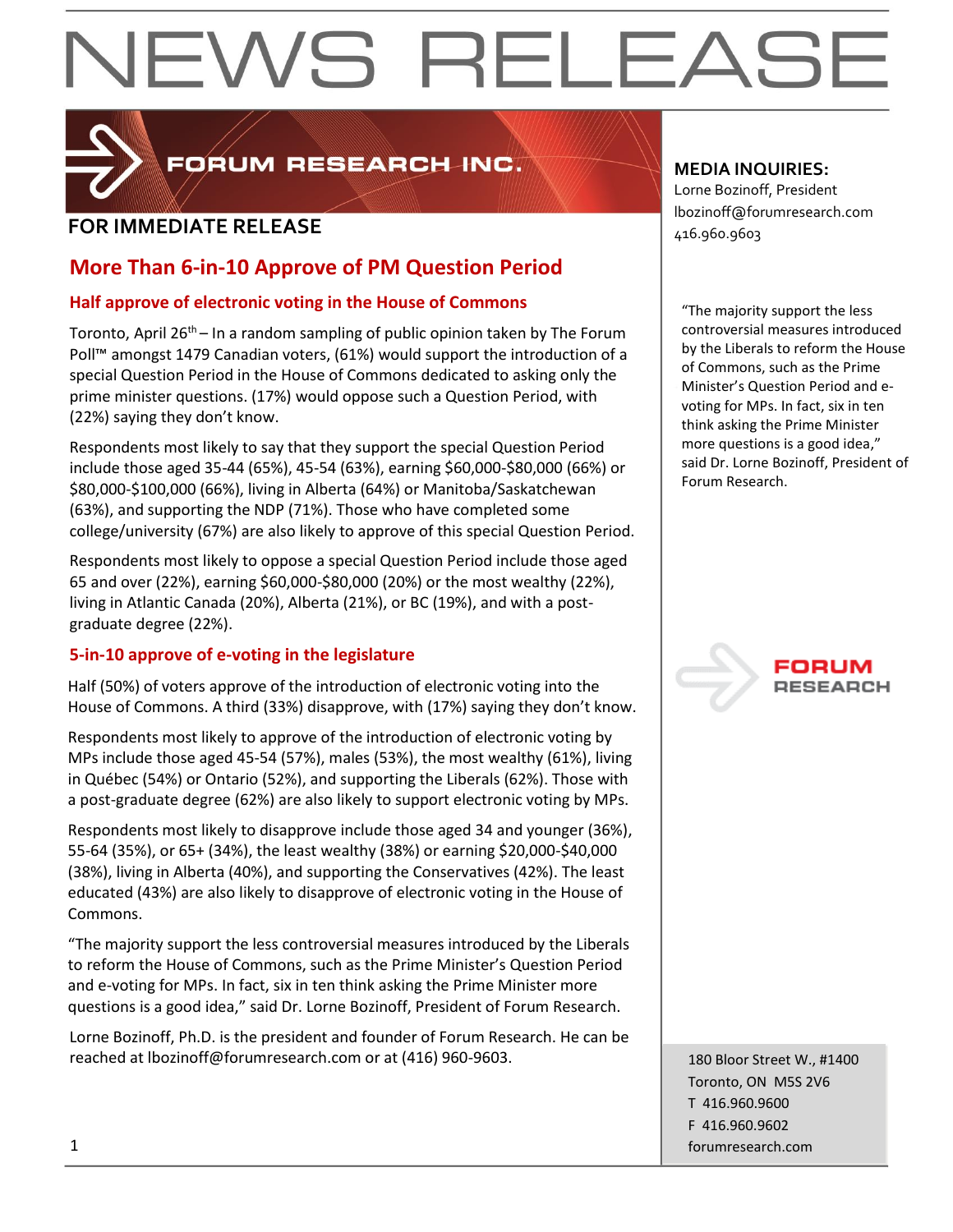## EWS RELEAS

#### **Methodology**

The Forum Poll™ was conducted by Forum Research with the results based on an interactive voice response telephone survey of 1479 randomly selected Canadian Voters. The poll was conducted April 21-24, 2017.

**PORUM RESEARCH INC.** 

Results based on the total sample are considered accurate +/- 3%, 19 times out of 20. Subsample results will be less accurate. Margins of error for subsample (such as age, gender) results are available at [www.forumresearch.com/samplestim.asp](http://www.forumresearch.com/samplestim.asp)

Where appropriate, the data has been statistically weighted by age, region, and other variables to ensure that the sample reflects the actual population according to the latest Census data.

This research is not necessarily predictive of future outcomes, but rather, captures opinion at one point in time. Forum Research conducted this poll as a public service and to demonstrate our survey research capabilities. Forum houses its poll results in the Data Library of the Department of Political Science at the University of Toronto.

With offices across Canada and around the world, 100% Canadian-owned Forum Research is one of the country's leading survey research firms. This Forum Poll™and other polls may be found at Forum's poll archive at [www.forumresearch.com/polls.asp](http://www.forumresearch.com/polls.asp)

#### **MEDIA INQUIRIES:**

Lorne Bozinoff, President lbozinoff@forumresearch.com 416.960.9603



180 Bloor Street W., #1400 Toronto, ON M5S 2V6 T 416.960.9600 F 416.960.9602 2 forumresearch.com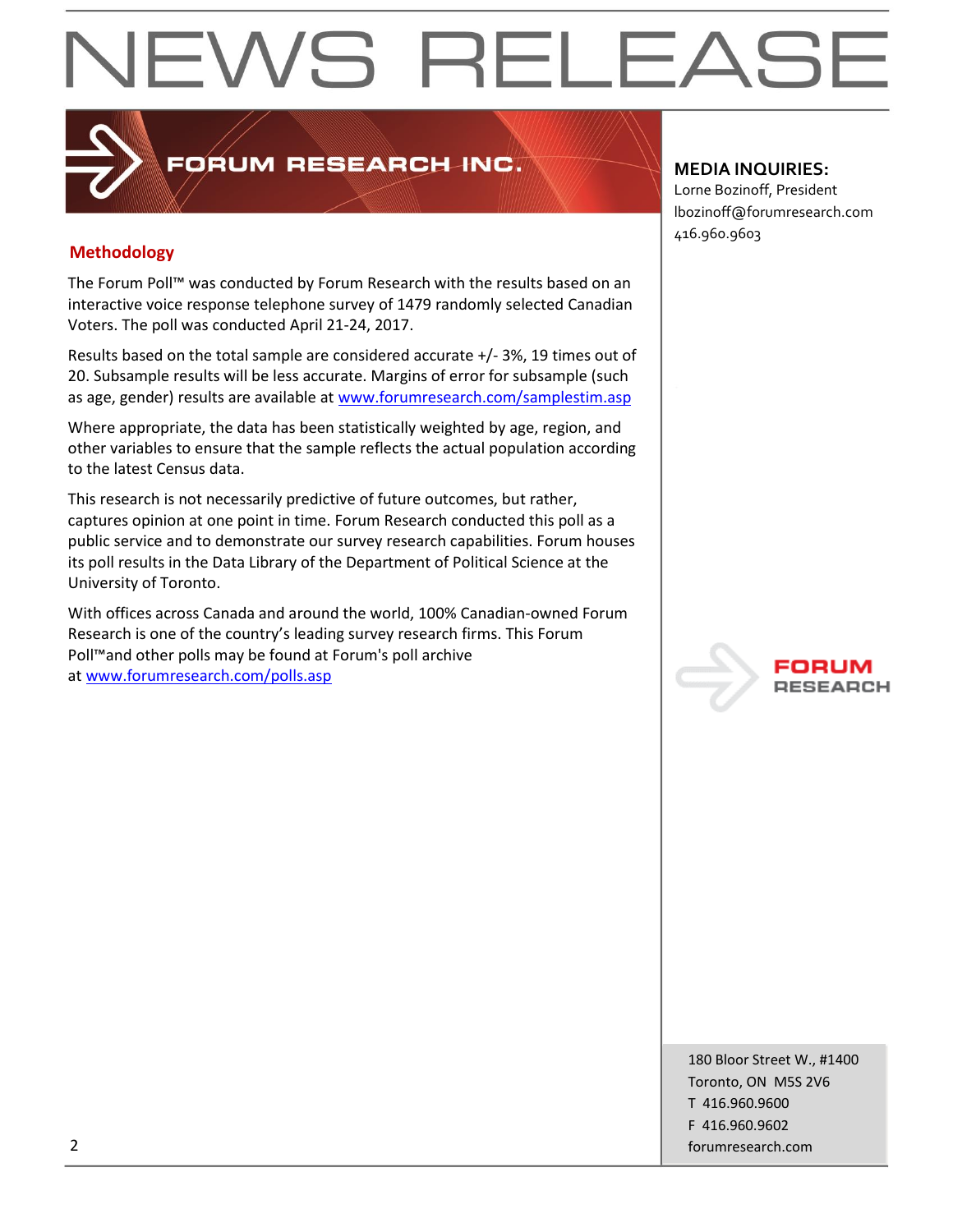### EWS RELEAS  $\blacktriangleleft$



### FORUM RESEARCH INC.

*Would you support or oppose the introduction of a special Question Period in the House of Commons dedicated to asking only the Prime Minister questions?*

#### *Age/Gender*

| %              | <b>Total</b> | 18-34 | $35 - 44$ | 45-54 | 55-64 | $65+$ | <b>Male</b> | ا Female |
|----------------|--------------|-------|-----------|-------|-------|-------|-------------|----------|
| Sample         | 1479         | 277   | 209       | 235   | 324   | 434   | 788         | 662      |
| <b>Support</b> | 61           | 62    | 65        | 63    | 62    | 50    | 63          | 59       |
| <b>Oppose</b>  | 17           | 15    | 14        | 17    | 18    | 22    | 19          | 15       |
| Don't know     | 22           | 22    | 20        | 20    | 20    | 27    | 18          | 26       |

#### *Income*

| %              | <b>Total</b> | <\$20K |     |     |     | $$20-$40K$ $$40-$60K$ $$60-$80K$ $$80-$100K$ | \$100-\$250K |
|----------------|--------------|--------|-----|-----|-----|----------------------------------------------|--------------|
| Sample         | 1479         | 173    | 243 | 243 | 182 | 131                                          | 234          |
| <b>Support</b> | 61           | 61     | 56  | 64  | 66  | 66                                           | 62           |
| <b>Oppose</b>  | 17           | 13     | 15  | 15  | 20  | 19                                           | 22           |
| Don't know     | 22           | 26     | 28  | 21  | 14  | 15                                           | 17           |

#### *Region*

| %              | <b>Total</b> | Atl | Que | <b>ON</b> | Man/Sask | <b>AB</b> | <b>BC</b> |
|----------------|--------------|-----|-----|-----------|----------|-----------|-----------|
| Sample         | 1479         | 99  | 356 | 536       | 129      | 158       | 201       |
| <b>Support</b> | 61           | 54  | 60  | 61        | 63       | 64        | 61        |
| <b>Oppose</b>  | 17           | 20  | 13  | 18        | 12       | 21        | 19        |
| Don't know     | 22           | 26  | 27  | 21        | 26       | 15        | 20        |

#### *Education*

| %              | <b>Total</b> | <b>Secondary</b><br>school or less | Some college or<br>university | <b>Completed college</b><br>or university | Post graduate<br>studies |
|----------------|--------------|------------------------------------|-------------------------------|-------------------------------------------|--------------------------|
| Sample         | 1479         | 262                                | 379                           | 559                                       | 279                      |
| <b>Support</b> | 61           | 59                                 | 67                            | 59                                        | 58                       |
| <b>Oppose</b>  | 17           | 12                                 | 14                            | 19                                        | 22                       |
| Don't<br>know  | 22           | 29                                 | 19                            | 22                                        | 20                       |

#### *Voter Intention*

| %              | <b>Total</b> | <b>Cons</b> | Lib | <b>NDP</b> | Green | <b>Bloc</b> | <b>Other Parties</b> |
|----------------|--------------|-------------|-----|------------|-------|-------------|----------------------|
| Sample         | 1479         | 456         | 456 | 230        | 118   | 71          | 41                   |
| <b>Support</b> | 61           | 67          | 55  | 71         | 62    | 68          | 54                   |
| <b>Oppose</b>  | 17           | 19          | 18  | 11         | 19    | 19          | 19                   |
| Don't know     | 22           | 14          | 27  | 18         | 19    | 13          | 27                   |

#### **MEDIA INQUIRIES:**

Lorne Bozinoff, President lbozinoff@forumresearch.com **PM QP** 416.960.9603



180 Bloor Street W., #1400 Toronto, ON M5S 2V6 T 416.960.9600 F 416.960.9602 3 forumresearch.com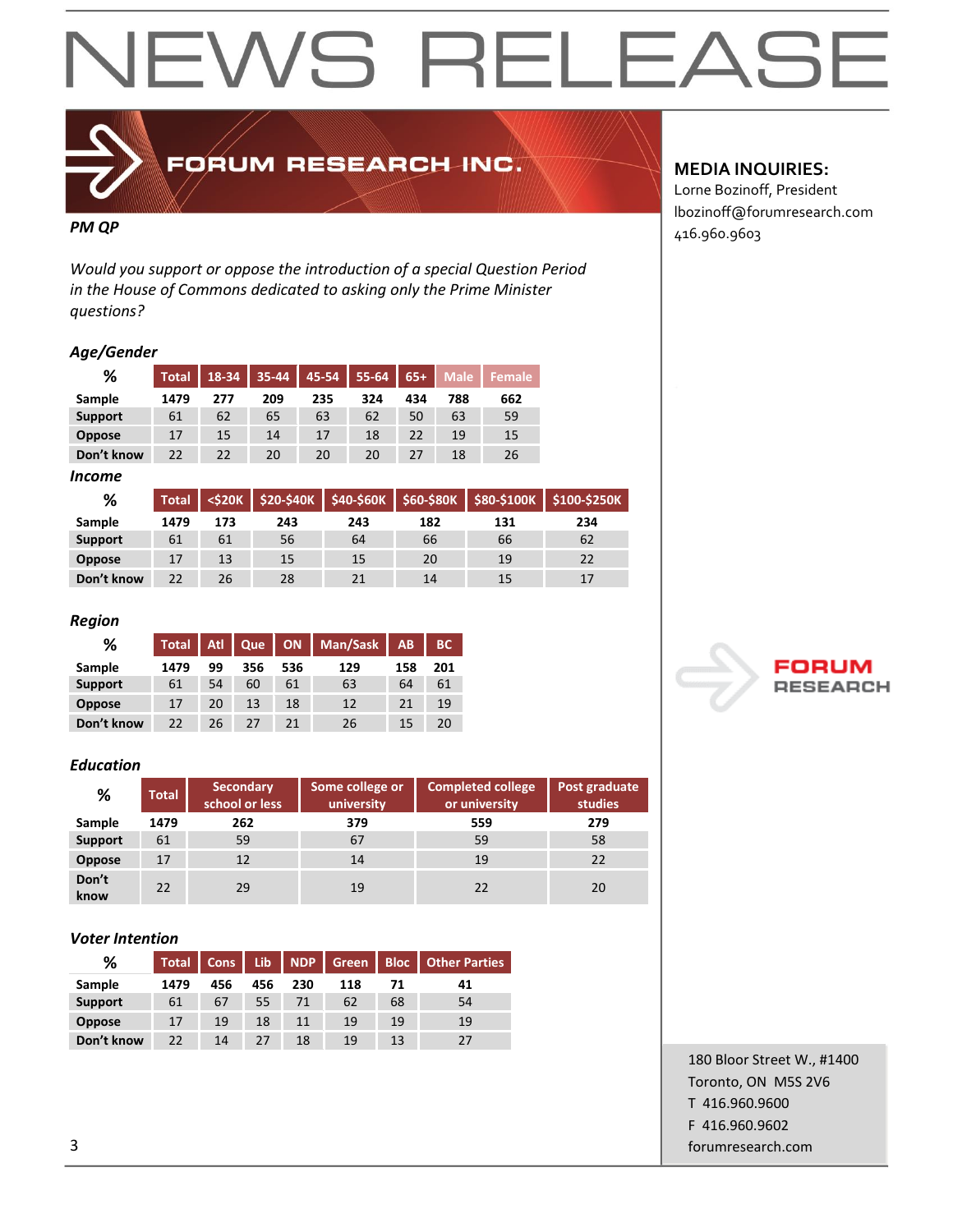## **NEWS RELEAS**



FORUM RESEARCH INC.

*Would you approve or disapprove of the introduction of electronic voting in the House of Commons in Ottawa?*

#### *Age/Gender*

| %                 | <b>Total</b> | 18-34 | 35-44 | 45-54 | $55 - 64$ | $65+$  | <b>Male</b> | <b>Female</b> |
|-------------------|--------------|-------|-------|-------|-----------|--------|-------------|---------------|
| Sample            | 1479         | 277   | 209   | 235   | 324       | 434    | 788         | 662           |
| Approve           | 50           | 50    | 53    | 57    | 46        | 41     | 53          | 47            |
| <b>Disapprove</b> | 33           | 36    | 28    | 32    | 35        | 34     | 34          | 32            |
| Don't know        | 17           | 14    | 19    | 11    | 18        | $25 -$ | 13          | 21            |

#### *Income*

| %                 | <b>Total</b> | <s20k< th=""><th></th><th></th><th><math>\$20-\$40K</math> <math>\$40-\$60K</math> <math>\$60-\$80K</math></th><th>\$80-\$100K</th><th>\$100-\$250K</th></s20k<> |     |     | $$20-$40K$ $$40-$60K$ $$60-$80K$ | \$80-\$100K | \$100-\$250K |
|-------------------|--------------|------------------------------------------------------------------------------------------------------------------------------------------------------------------|-----|-----|----------------------------------|-------------|--------------|
| Sample            | 1479         | 173                                                                                                                                                              | 243 | 243 | 182                              | 131         | 234          |
| Approve           | 50           | 48                                                                                                                                                               | 41  | 54  | 53                               | 55          | 61           |
| <b>Disapprove</b> | 33           | 38                                                                                                                                                               | 38  | 32  | 27                               | 29          | 25           |
| Don't know        | 17           | 15                                                                                                                                                               | 21  | 14  | 20                               | 16          | 14           |

#### *Region*

| %                 | <b>Total</b> | Atl | Que | ON  | Man/Sask | <b>AB</b> | <b>BC</b> |
|-------------------|--------------|-----|-----|-----|----------|-----------|-----------|
| Sample            | 1479         | 99  | 356 | 536 | 129      | 158       | 201       |
| <b>Approve</b>    | 50           | 47  | 54  | 52  | 48       | 43        | 46        |
| <b>Disapprove</b> | 33           | 36  | 32  | 31  | 27       | 40        | 37        |
| Don't know        | 17           | 18  | 14  | 17  | 25       | 18        |           |

#### *Education*

| %                 | <b>Total</b> | <b>Secondary</b><br>school or less | Some college or<br>university | <b>Completed college</b><br>or university | Post graduate<br>studies |  |
|-------------------|--------------|------------------------------------|-------------------------------|-------------------------------------------|--------------------------|--|
| Sample            | 1479         | 262                                | 379                           | 559                                       | 279                      |  |
| Approve           | 50           | 31                                 | 49                            | 53                                        | 62                       |  |
| <b>Disapprove</b> | 33           | 43                                 | 36                            | 31                                        | 25                       |  |
| Don't<br>know     | 17           | 26                                 | 15                            | 16                                        | 13                       |  |

#### *Voter Intention*

| %                 | <b>Total</b> | <b>Cons</b> | Lib | <b>NDP</b> | Green | <b>Bloc</b> | <b>Other Parties</b> |
|-------------------|--------------|-------------|-----|------------|-------|-------------|----------------------|
| Sample            | 1479         | 456         | 456 | 230        | 118   | 71          | 41                   |
| Approve           | 50           | 43          | 62  | 49         | 54    | 54          | 30                   |
| <b>Disapprove</b> | 33           | 42          | 21  | 38         | 31    | 36          | 58                   |
| Don't know        | 17           | 15          | 17  | 13         | 14    | 10          | 12                   |

#### **MEDIA INQUIRIES:**

Lorne Bozinoff, President lbozinoff@forumresearch.com *MPs e-voting*  $\begin{bmatrix} 416.960.9603 \end{bmatrix}$ 



180 Bloor Street W., #1400 Toronto, ON M5S 2V6 T 416.960.9600 F 416.960.9602 4 forumresearch.com